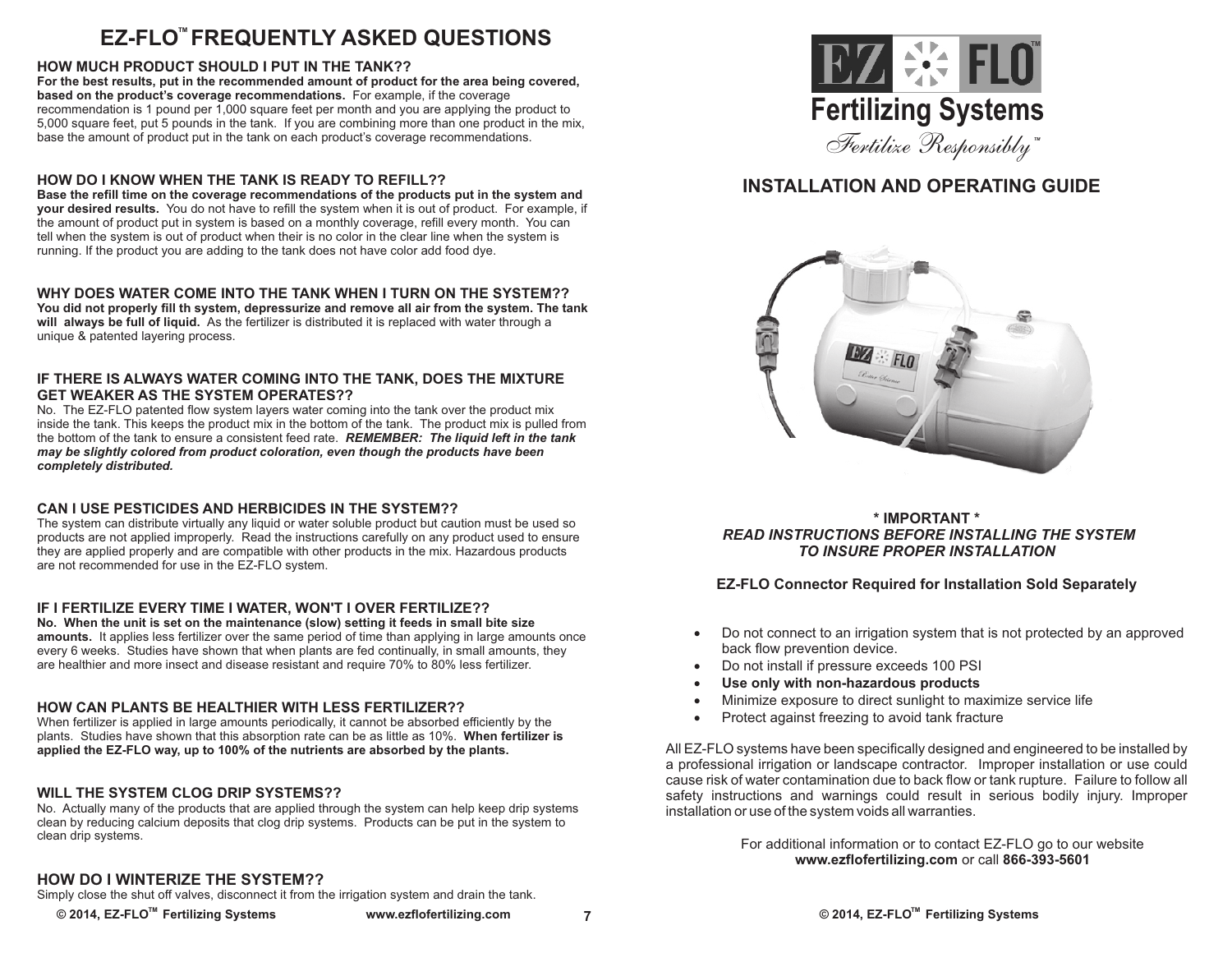## **TANK ASSEMBLY & PARTS LIST**



# **www.ezflofertilizing.com**

## **Set Flow Adjustment**

**Step 9 - Set the flow rate** by adjusting the adjustment knob to the proper setting.

**Slow Setting - is used for normal maintenance in regions with high watering requirements** such as hot dry climates or sandy soils.

**#1 Setting -** is used for normal maintenance in regions with more moderate climates and moderate watering schedules where soils have good moisture retention.

**#2 Setting -** is used to encourage fast growth or to quickly improve the condition of a landscape in poor condition. The unit will empty more quickly and can be refilled more often.

**Fast Setting - is used to for periodic fertilization.** The unit will empty more quickly and can be refilled more often.

| <b>Setting</b> | *Ratio  | OZ. of fertilizer<br>per gal. of water |  |
|----------------|---------|----------------------------------------|--|
| Slow           | 15000:1 | $.008(1/20$ tsp)                       |  |
| 1              | 8000:1  | $.017(1/10$ tsp)                       |  |
| $\mathbf{p}$   | 2000:1  | $.064$ (2/5 tsp)                       |  |
| Fast           | 400:1   | $.320(2$ tsp)                          |  |



\*Ratio refers to the amount of water mixed with the fertilizer. For example, a 400:1 ratio means 400 gallons of water will be mixed with 1 gallon of fertilizer. The adjustment knob can be set in between settings if desired. *These ratios are approximate because feed rates can vary by the type of product being distributed*. *Ratios are provide as a general guideline only.*

## **Gallons Of Water Until Empty**

The following table shows the **approximate** gallons of water required to distribute the fertilizer from the EZ-FLO system at the various flow settings.

| <b>Model</b> | <b>EZ001-CX</b> | <b>EZ003-CX</b> | <b>EZ005-FX</b> | <b>EZ010-FX</b> |
|--------------|-----------------|-----------------|-----------------|-----------------|
| <b>Slow</b>  | 22,500          | 37,500          | 63,500          | 41,000          |
| 1            | 12,000          | 20,000          | 34,000          | 75,200          |
| $\mathbf 2$  | 3,000           | 5,000           | 8,500           | 18,500          |
| Fast         | 600             | 1,000           | 1,700           | 3,500           |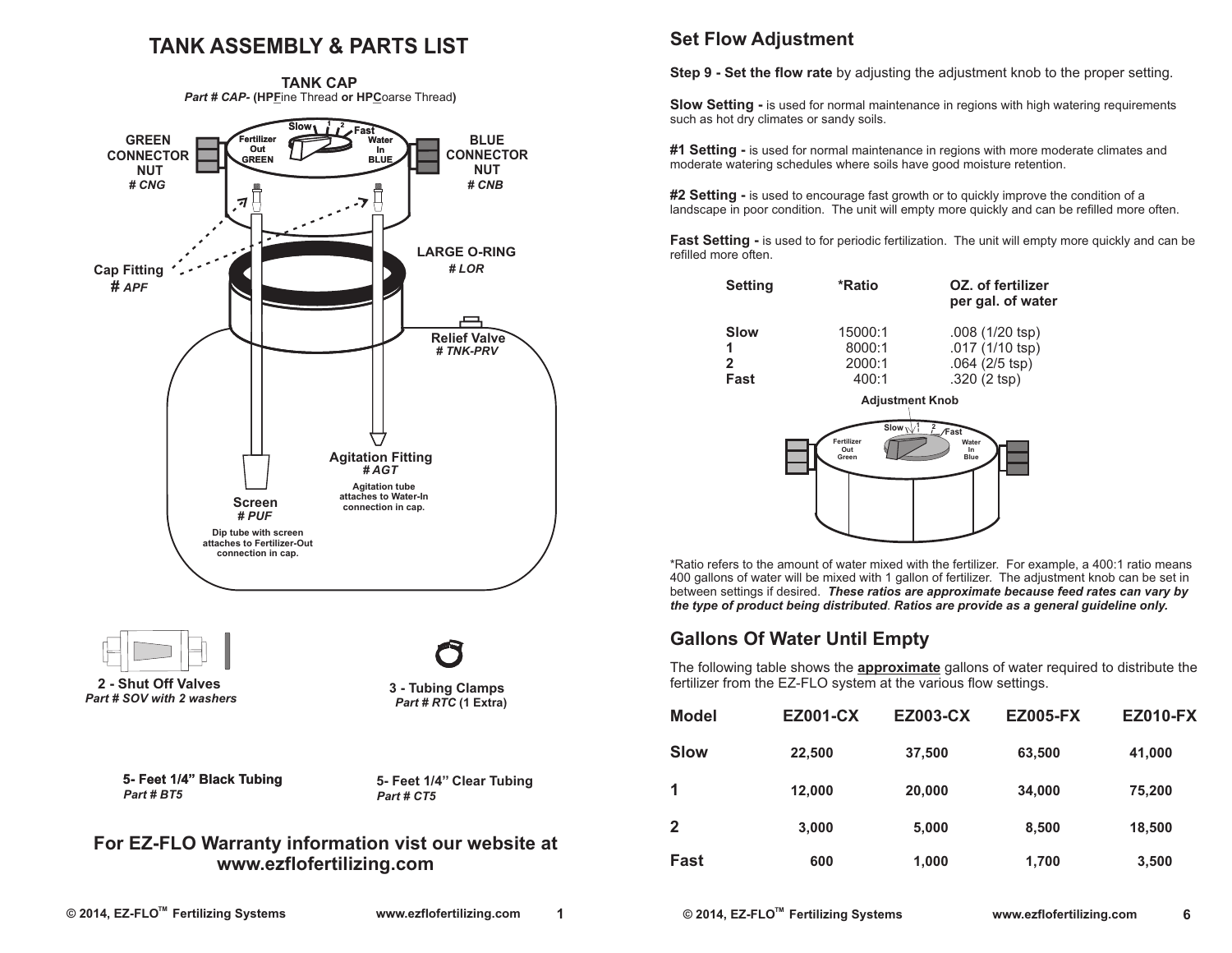

2. Turn water on at back flow preventer



### **System Installation**

### **Typical installation**

The system is normally installed in a valve box, connected to the main line of the irrigation system after the back flow preventer and before the sprinkler valves. One unit will feed both drip and sprinkler zones without changing any connections or nozzles. It will feed both the front and back yard landscapes.



#### **Step 1 - Locate the installation point.**

Connection must be made after an approved back flow prevention device. The connection can be made either vertically or horizontally in the irrigation main line. A standard "C" style connection will work for sprinkler systems, a "CBV" style connection is required for low flow, drip, or low pressure connection. EZ005-FX or larger require a "CBV" style connection regardless of system configuration.



**Step 2 - Shut off water and relieve pressure SHUT OFF WATER**



**OPENING A ZONE VALVE**

3. Connect blue connector to water in connection on cap. Bleed air from tank by opening the valve slightly on the black line until air is purged



4. Connect green connector to fertilizer out connection on cap and open the shutoff valve.



**5**